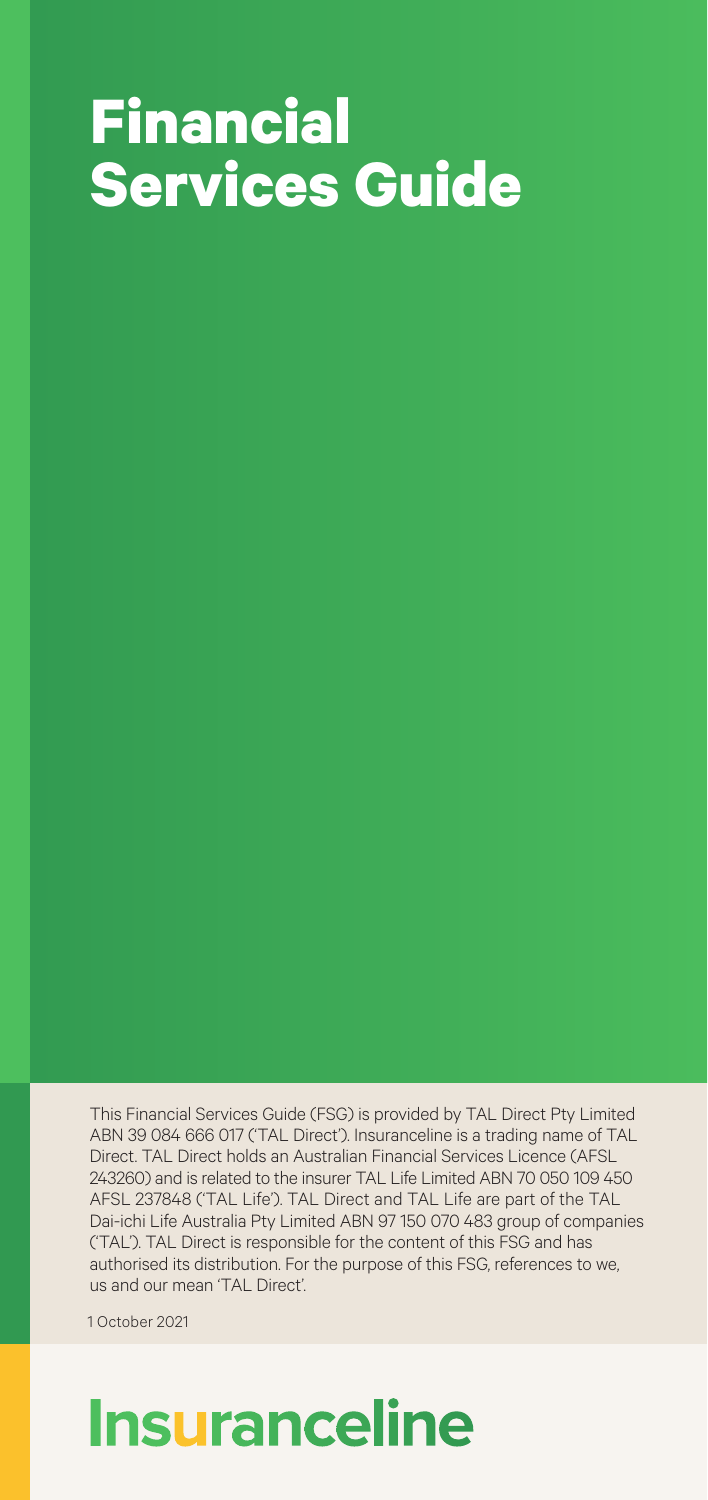## Purpose of this Financial Services Guide

We are required to give you this Financial Services Guide (FSG) by law before we can provide you with any financial services. It contains important information about the authorised services we offer, the remuneration received by us, our service providers and our internal and external dispute resolution services. This FSG is designed to assist you in deciding whether to use any of the authorised services.

## Our services

TAL Direct is authorised and responsible under its Australian Financial Services Licence to:

- Provide financial product advice on life risk and superannuation products to retail clients;
- Provide general advice only on general insurance products to retail clients;
- Deal in life risk and general insurance products to retail clients; and
- Arrange superannuation products for retail clients.

### Who are our representatives?

A number of representatives have been appointed by TAL Direct to provide a financial service over the telephone. These people have received specialist training to discuss the products we offer.

## What does general advice mean?

It is important that you understand that we will not provide personal advice or make recommendations about suitability of the product for you. Therefore, you should carefully review the Product Disclosure Statement (PDS), having regard to your own objectives, financial situation and needs before deciding to purchase.

The PDS sets out the important information you should consider when deciding to acquire or to continue to hold a certain product, including the insurer and the benefits, features and associated costs of the product.

You can read the PDS prior to receiving a call from our representative or if you like, you can ask our representative to read it to you.

## Who we act for

When our representatives provide financial product advice. arrange for the insurer to issue policies or renew policies, they are acting for TAL Direct.

TAL Direct is also authorised to issue and administer policies and, until 8 December 2021, to pay claims on behalf of certain insurers under an arrangement called a "binder". From 9 December 2021, TAL Direct will cease to pay claims on behalf of these insurers.

**1**

## 1300 880 750 1300 880 750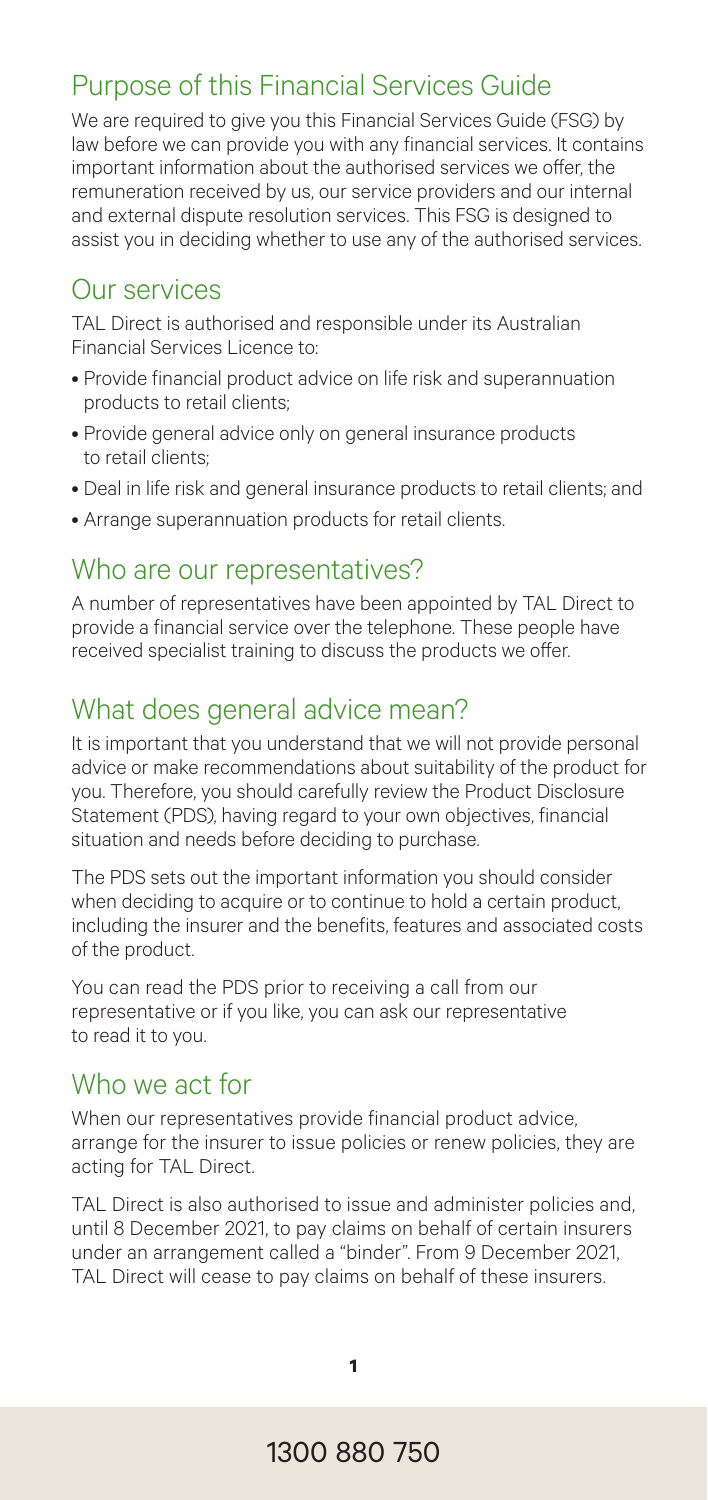These insurers are for life cover, TAL Life and for Involuntary Unemployment Cover, St Andrew's Insurance (Australia) Pty Ltd, ABN 89 075 044 656 AFSL 239649 (St Andrew's). When TAL Direct does this we will tell you and, in these circumstances, TAL Direct is acting for the insurer. TAL Direct will not issue or arrange for the issue of a life risk or general insurance product for any insurer or issuer other than the above mentioned insurers or trustee.

The registered addresses for the insurers and trustee are:

- TAL Life Level 16, 363 George Street, Sydney NSW 2000
- St Andrew's Level 6, 100 Skyring Terrace, Newstead QLD 4006

### Dispute resolution process

Insuranceline offers an internal dispute resolution service in relation to any concerns or complaints you may have about your policy, our services or your privacy. If a dispute is not resolved to your satisfaction through our internal dispute resolution service, you may then refer your concern or complaint to an external dispute resolution service.

#### Internal dispute resolution service

In the first instance, we hope that our representatives can handle any concern or complaint you may have. Please call or write to us first. If you are not satisfied with our initial response, please ask to speak to the Internal Dispute Resolution Team who will handle your matter personally, or write to our Internal Dispute Resolution Team at the address shown at the end of this FSG.

#### External dispute resolution service

We will attempt to resolve your complaint within 30 days of the date it is received. If we are unable to resolve your complaint within that period, we will inform you of the reasons for the delay and let you know when we expect to provide a response to your complaint.

If an issue has not been resolved to your satisfaction, you can lodge a complaint with the Australian Financial Complaints Authority (AFCA). AFCA provides fair and independent financial services complaint resolution that is free to consumers.

Website: www.afca.org.au Email: info@afca.org.au Telephone: 1800 931 678 (free call) In writing to: Australian Financial Complaints Authority, GPO Box 3, Melbourne VIC 3001

Time limits may apply to complaints to AFCA. You may wish to consult the AFCA website or contact AFCA directly to find out if there is a time limit on lodging a complaint with AFCA.

**2**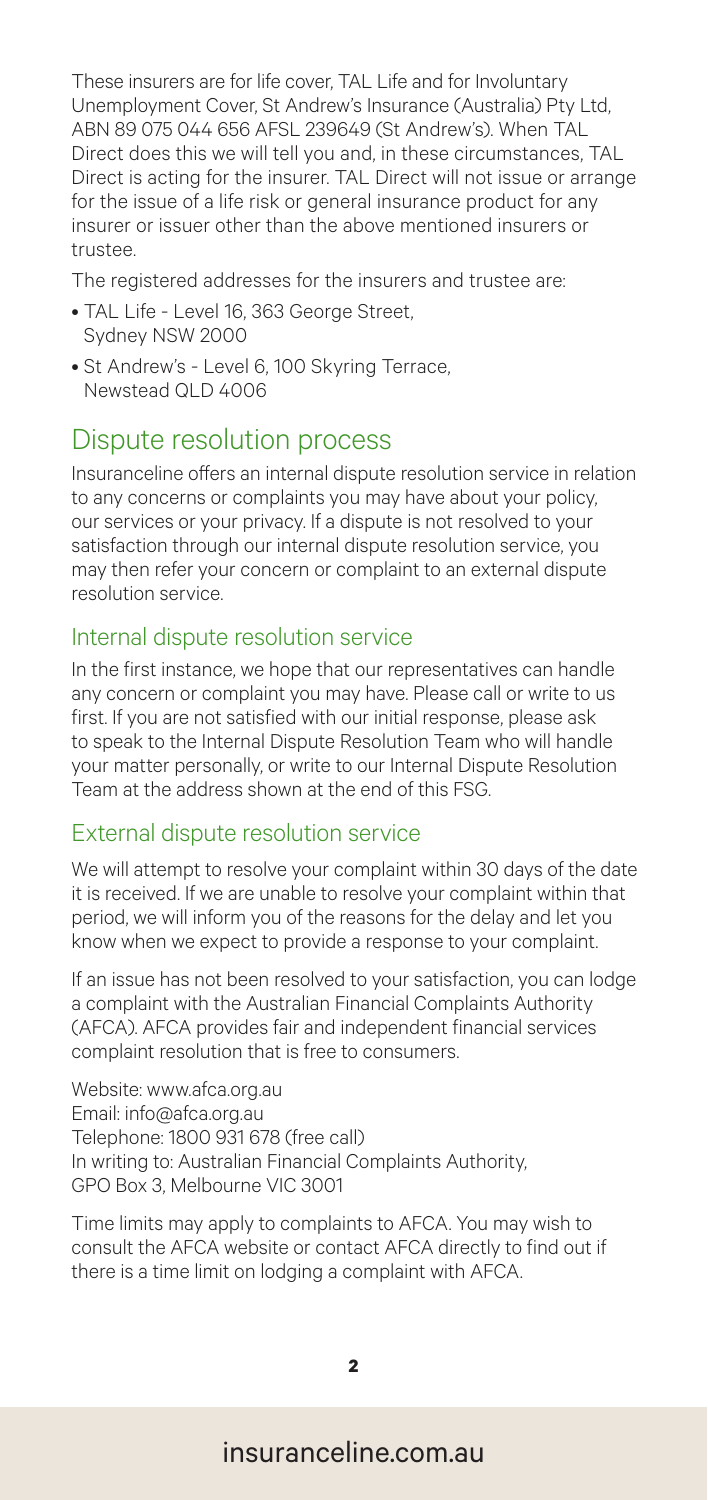## Personal information

Personal and sensitive information is collected from you to enable TAL and St Andrew's to provide their products or services to you. Further information may be requested from you at a later time, such as if you want to make alterations to your insurance policy or at claim time.

The ways in which Insuranceline and St Andrew's collect, use, secure and disclose your personal information, as well as details about how to access or correct your personal information held by us, or make a complaint in relation to privacy, is set out in the Insuranceline and St Andrew's Privacy Policies, which are available at www.insuranceline.com.au/Privacy-Policy and www.standrews.com.au or free of charge on request to Insuranceline by contacting 1300 880 750 or customerservice@insuranceline.com.au. If you have any questions regarding your privacy please contact us. You may be entitled to gain access to information we have on file about you. If you wish to request access please contact TAL in writing.

If you do not supply the required information to us we may not be able to provide our products and services to you or pay your claim. In processing and administering your insurance (including at the time of claim) your personal information may be disclosed to St Andrew's (and its related bodies corporate) and TAL Life as well as any related bodies corporate including the following third parties, where necessary: your employer, general practitioners or health professionals to verify any health information you may provide, your (or your employer's, if relevant) financial adviser, other companies within the TAL group of companies or partner organisations including companies based overseas; organisations to whom we outsource our mailing, administration and information technology, investigators, the Trustee (if relevant), the administrator of the product or fund, reinsurers, Government departments if required or authorised to do so, or any person acting on your behalf such as a lawyer or accountant. Information regarding the privacy rights of individuals is available at www.oaic.gov.au which is the website of the Office of the Australian Information Commissioner.

## Opt-out

From time to time Insuranceline may use your information to offer, invite you to apply or promote and market our products and services to you. We may do this by phone (where we have your valid consent), mail, email, SMS or other electronic messages. Your consent shall remain in effect in accordance with relevant law or until you tell us otherwise. If you do not want to receive telemarketing calls, or would prefer to receive telemarketing calls at certain times or days, please call us on 1300 880 750. If you do not want to receive any further information on other products or services offered by Insuranceline, please call 1300 880 750 or email customerservice@insuranceline.com.au.

**3**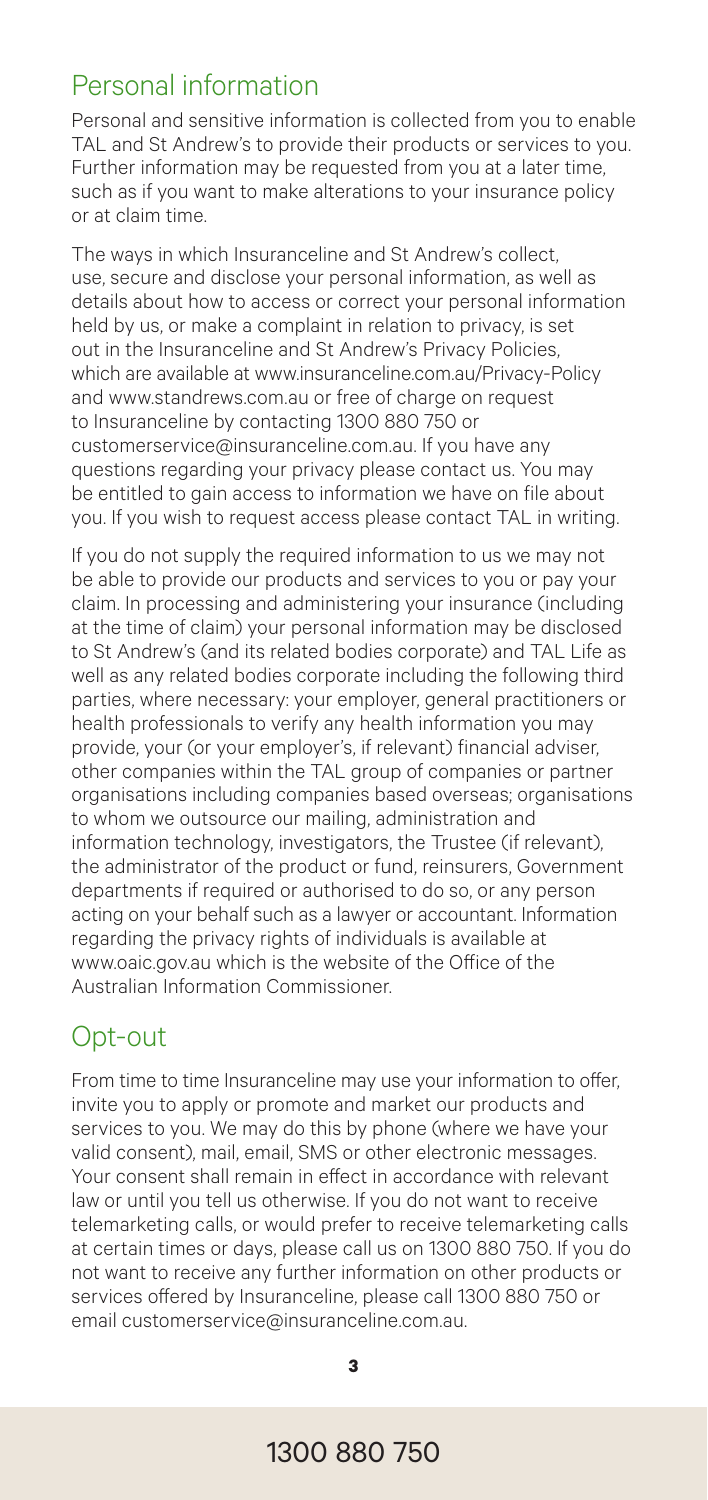## Disclosure of remuneration

When insurance is arranged for you, you will be required to pay a premium and this will be paid to the insurer of the product. The premium includes any commission payable by the insurer for distributing the product so you do not need to pay any extra.

Where Involuntary Unemployment Cover is arranged for you, St Andrew's will pay a commission to TAL of up to 35% of the Involuntary Unemployment component of each premium paid. Currently GST of 10% is applied to amounts paid to TAL.

Where a representative arranges a policy for you over the telephone, that representative may in addition to their salary receive a commission from TAL. The amount of commission is dependent on a number of factors including the number of policies issued and the quality of the representative's conduct.

You are entitled to request details of this remuneration, and may do so by contacting us on the number specified in this FSG. This request may be made after you receive the FSG and before any financial service is provided to you. There may be circumstances where additional commissions, bonuses and non-cash incentives are paid to representatives and these will accrue from time to time. These are not an additional cost to you. TAL may also pay referral fees or commissions to people or organisations that refer new customers to us. The referral fee may be paid in the form of an upfront commission fee and/or periodical trail fees. This will be at no additional cost to you. In addition to paying referral fees, TAL may from time to time give other non-cash benefits to referral partners.

#### Direct debit request summary

This summary describes how the Direct Debit Request system works. Upon issue of your policy, you will also receive a full copy of the Direct Debit Request Service Agreement. You should read the Agreement carefully as it explains your rights and obligations relating to your ongoing direct debits.

When you complete your bank details and sign the authority, you are authorising the direct debit of the appropriate premiums from your nominated account. Your authority will be kept confidential at all times. If your premium cannot be paid (for example there's not enough money in your nominated account) your bank may dishonour that payment, in which case your policy may lapse, and all cover will cease.

If you have concerns about its operation or you subsequently need to change any aspects of the authority, please notify us. From time to time updates about our services which are subject to change and which are not materially adverse to you may be found on the Insuranceline website at www.insuranceline.com.au and if you request a paper copy of any updated information, this will be provided to you without charge.